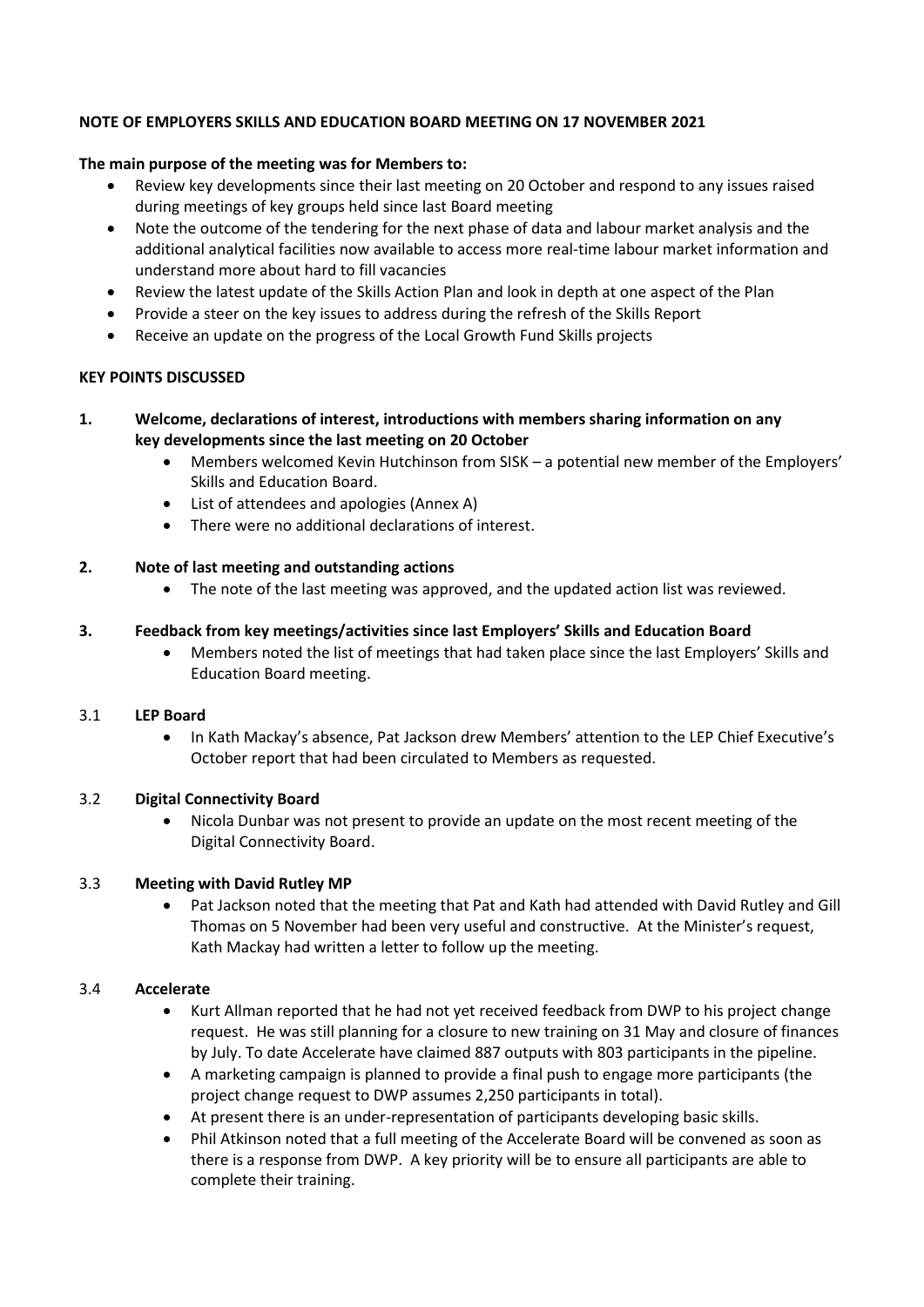• Sarah Williams requested, and Kurt agreed to provide more information about the digital skills being funded via Accelerate **ACTION KURT ALLMAN**

# 3.5 **Institute of Technology (IoT) and Skills Accelerator**

- Dhesi confirmed that the Cheshire and Warrington partners had received a DfE invitation to an interview on 1 December in response to their £13 million bid for an IoT.
- Dhesi will inform partners as soon as he receives information about the lines of enquiry that DfE want to pursue during the interview.
- An announcement about successful bids is expected by the end of this year.
- Local MPs are well informed about the bid but, as suggested by David Rutley, Dhesi will write to local MPs following the interview on 1 December. **ACTION DHESI**
- Dhesi will share an update on the £2.7 million Skills Development Fund bid after the meeting. Dhesi's paper includes details of what is to be funded at each of the colleges.
- Cheshire and Warrington are one of only 8 successful bids.
- The skills to be funded via the Skills Development Fund are not qualification based but DfE will not fund very short (half-day) training courses.
- A press release about the successful Skills Development Fund bid will be issued shortly.

# **4. Outcome of the tendering for the next phase of data and labour market analysis and latest real-time labour market intelligence including on hard to fill vacancies**

- Pat Jackson informed Members that David Brennan had been awarded the contract for the next phase of data and labour market work.
- Sarah Williams shared the latest real time labour market intelligence and details of the additional analytical facilities we have to understand more about hard to fill vacancies.
- In response Members expressed concerns around the apparent mismatches between vacancies and the people seeking work and Kurt Allman offered to share some insights into the reasons for the mismatches. **ACTION KURT ALLMAN**
- Pat noted that the deliverers of RESTART in Cheshire and Warrington had been asked for feedback on why individuals were turning down job offers.
- Keven Hutchinson queried if there were any trends that might suggest changes in retention levels – are the same vacancies recurring over time as a result of poor retention?
- Kevin also noted that it was important not to over-specify jobs and to look at vacancies in different ways – for example, to ensure engineers were using their engineering skills and not being required to take on additional roles/responsibilities that did not require their specific skill set.

# **5. Updated Skills Action Plan including in depth look at the work with young people**

- Members noted the shorter, more strategic version of the Action Plan that was published with the Skills Report
- Kath commented that the more detailed, regularly updated action plan was a very comprehensive, working document and invited Members views on what impacts that are realistic and measurable should be used in the Action Plan – bearing in mind that the Employers' Skills and Education board is primarily focused on influencing and informing partners rather than direct delivery. In the subsequent discussion the following points were made:
	- $\circ$  It is important to raise the profile of the Employers' Skills and Education Board so that it can provide more visible thought leadership and increase the awareness of the importance of the skills agenda and remove gender imbalances.
	- o It is difficult to isolate the specific contribution of the Employers' Skills and Education Board to the macro impact measures listed in the Skills Action Plan. We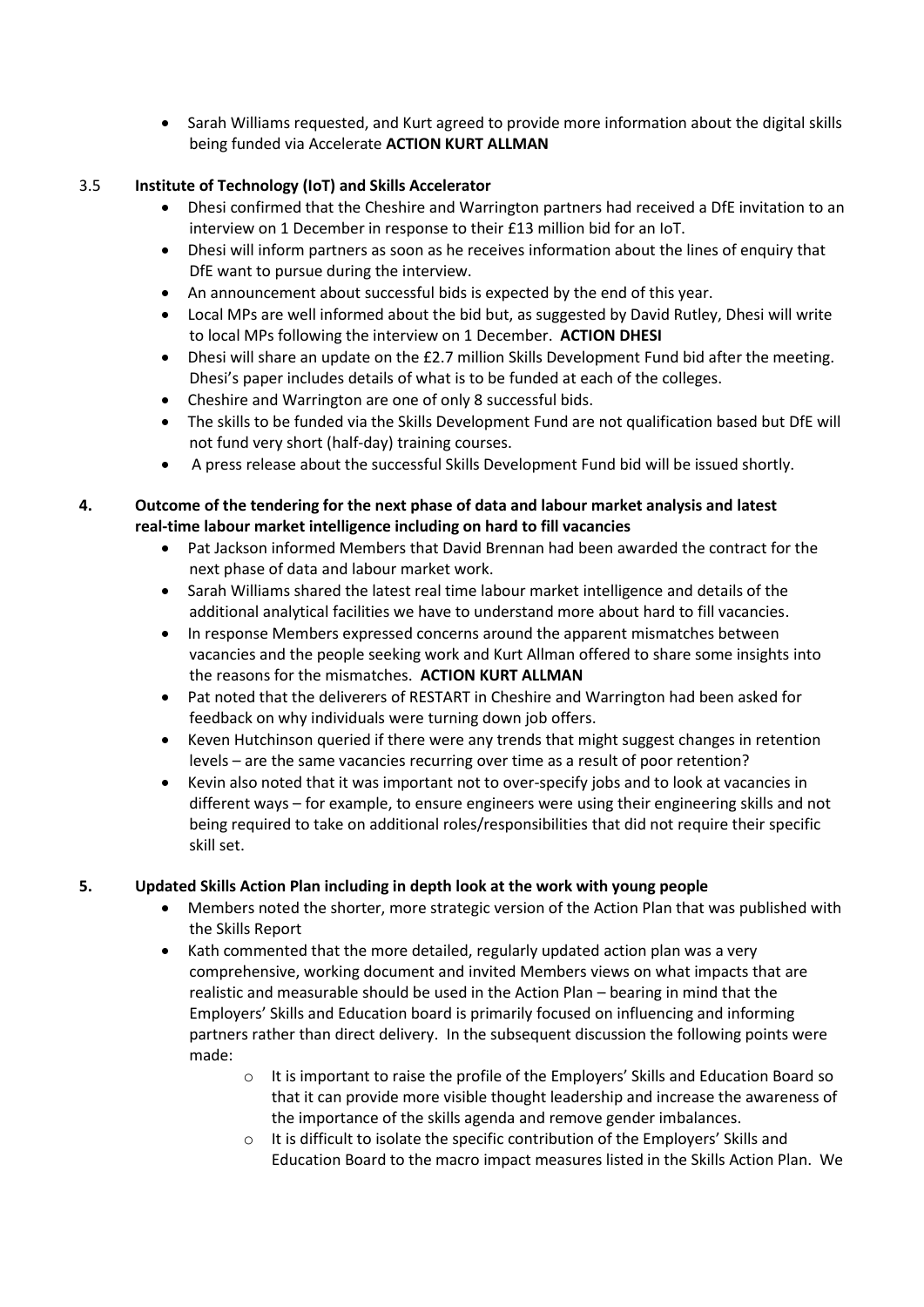need to bridge the gap between the macro and micro, more operational measures of success and demonstrate the linkages and interdependencies.

- $\circ$  We need to be clearer about what success would look like and develop smaller, more measurable impacts that would contribute very clearly to the overall success criteria – for example we needed to be clear what the digital champions are doing and how their activities are having an impact.
- $\circ$  The changes that we seek will not happen overnight, but we need to understand if our actions are delivering the required impact.
- o Can we link the skills measures of success with the metrics used in the LEP's economic strategy documents?
- o We need to understand how the Pledge and the Digital Skills Partnership are impacting on students with special educational needs.
- $\circ$  There was concern that, as a result of recent changes in the labour market, gaps between the disadvantaged communities and other communities across Cheshire and Warrington are widening.
- Kath suggested that a small sub-group should look in more detail at the impact measures and report back to the Board. **ACTION KATH AND PAT TO TAKE FORWARD**
- Trevor reported that the Pledge team are currently developing a strategic plan for the Careers Hub and working with the Westminster Foundation on the theory of change and impact measurements. Trevor invited a Member of the Employers' Skills and Education Board to join this work and act as the formal link over the next 6 weeks. **ACTION ALL MEMBERS – completed Lucy Liang has volunteered for this work.**

# **6. Refreshing the Skills Report**

- Pat Jackson shared a set of slides that provided a background to the refresh of the Skills Report and key developments that had taken place since the last report.
- Members were invited to provide a steer on key aspects of the Skills Report that need to be updated. In the subsequent discussion the following points were made:
	- $\circ$  We need to understand more about how employers are flexing vacancies
	- $\circ$  How do we ensure that young people are more aware of the current job opportunities?
	- o We need to be clear what has changed as a result of activities since the Skills Report was published – what is different?
	- $\circ$  The colleges face a major challenge in being able to respond and take full advantage of the Government's shift towards higher technical skills.
	- o The Skills Report needs to address one-, three- and five-year time frames
	- $\circ$  Employers need to consider 'toning down' their job specifications this will enable them to attract a wider choice of candidates, but the employer will then need to be prepared to recruit and then provide development opportunities
	- $\circ$  Can we understand why Kickstart placement opportunities have not been filled? Are employers putting in place unnecessary barriers to recruitment and/or are candidates willing to learn on the job?
	- $\circ$  Covid has had a significant impact on students in terms of their levels of resilience and the limited opportunities to develop the 'softer', employability skills (communications, team working, etc). Colleges and employers need to be alert to these impacts.
	- o Do we need to work with a smaller cohort of schools and colleges to revisit some of the key challenges? This could draw on national research.
- Kath suggested that we need to draw up an action plan that sets out next steps **ACTION KATH AND PAT**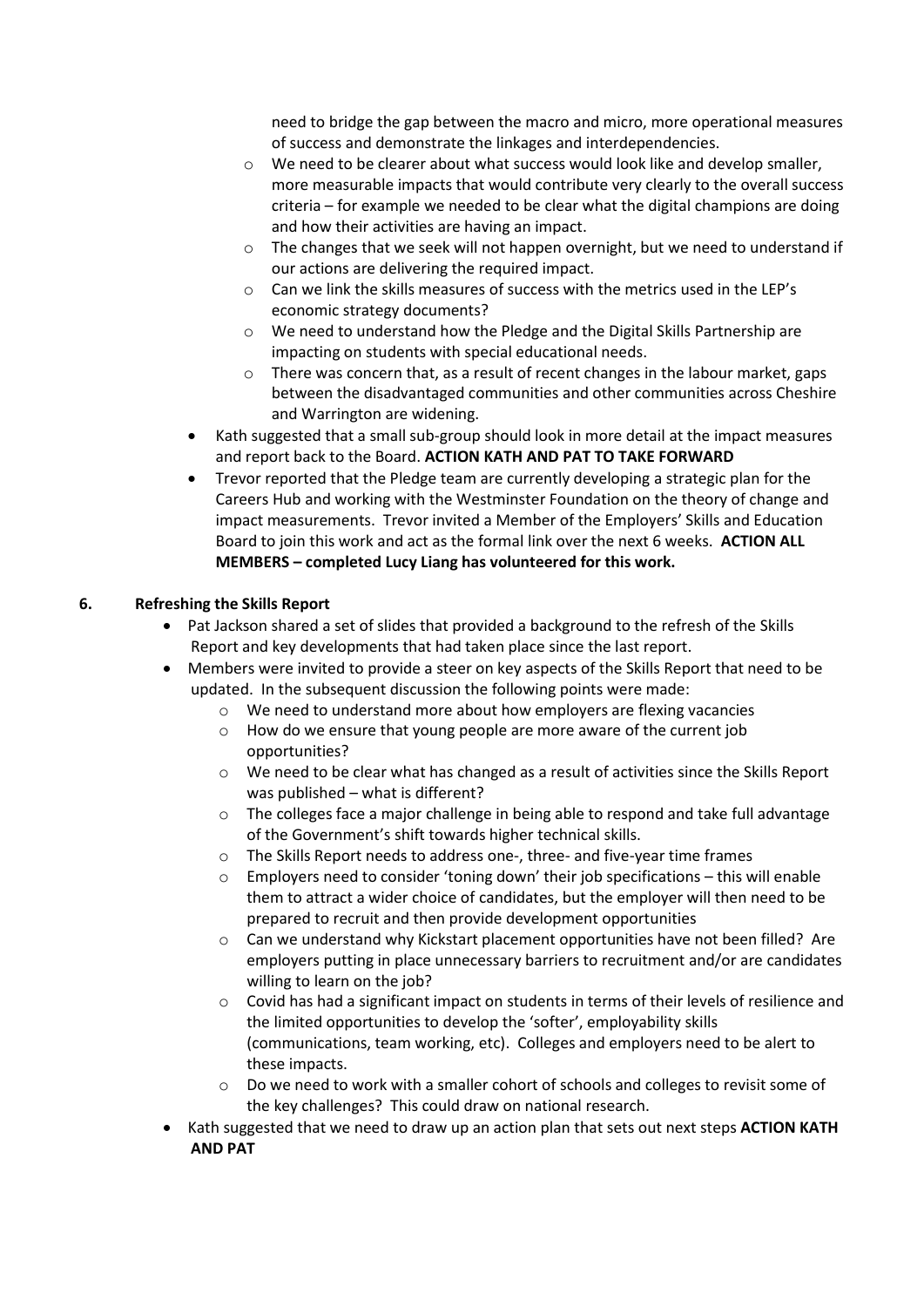# **7. Progress of the Local Growth Fund Skills projects**

• Sarah provided a brief update on latest developments.

## 8. **Any Other Business and Date of next meeting**

- Date of next meeting 15 December 2021 to include presentations by Bentley and Astra Zeneca on digitalisation
- Members agreed that future meetings should mostly continue as video call with one or two face to face meetings over the next 12 months. Pat will send diary invites to include a face-toface meeting at Alderley Park in February. **ACTION PAT JACKSON – completed.**